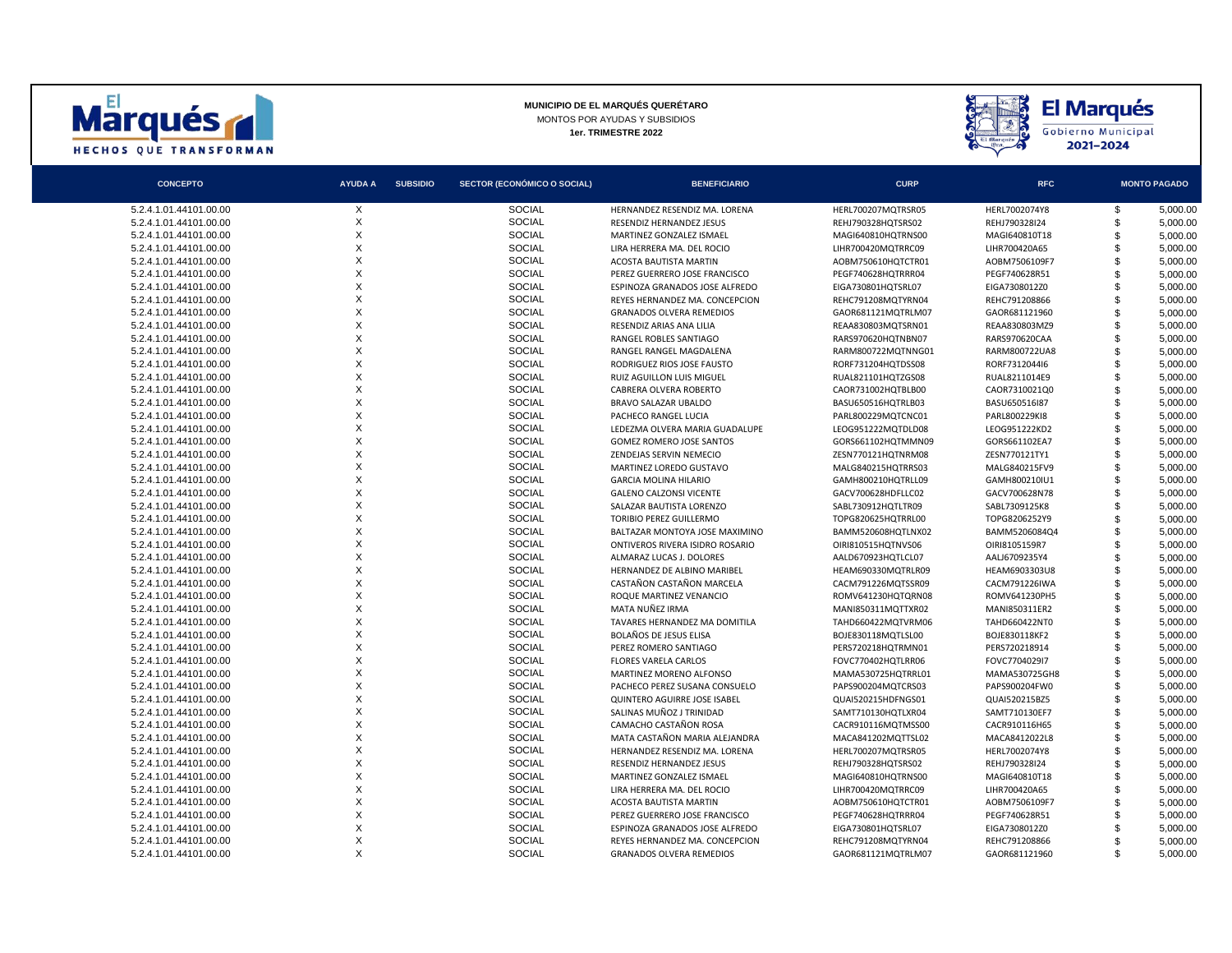



| <b>CONCEPTO</b>        | <b>AYUDA A</b> | <b>SUBSIDIO</b> | SECTOR (ECONÓMICO O SOCIAL) | <b>BENEFICIARIO</b>                                            | <b>CURP</b>                              | <b>RFC</b>                     |                | <b>MONTO PAGADO</b> |
|------------------------|----------------|-----------------|-----------------------------|----------------------------------------------------------------|------------------------------------------|--------------------------------|----------------|---------------------|
| 5.2.4.1.01.44101.00.00 | X              |                 | <b>SOCIAL</b>               | RESENDIZ ARIAS ANA LILIA                                       | REAA830803MQTSRN01                       | REAA830803MZ9                  | \$             | 5,000.00            |
| 5.2.4.1.01.44101.00.00 | X              |                 | <b>SOCIAL</b>               | RANGEL ROBLES SANTIAGO                                         | RARS970620HQTNBN07                       | RARS970620CAA                  | \$             | 5,000.00            |
| 5.2.4.1.01.44101.00.00 | X              |                 | <b>SOCIAL</b>               | RANGEL RANGEL MAGDALENA                                        | RARM800722MQTNNG01                       | RARM800722UA8                  | \$             | 5.000.00            |
| 5.2.4.1.01.44101.00.00 | X              |                 | <b>SOCIAL</b>               | RODRIGUEZ RIOS JOSE FAUSTO                                     | RORF731204HQTDSS08                       | RORF731204416                  | $\mathfrak{s}$ | 5,000.00            |
| 5.2.4.1.01.44101.00.00 | X              |                 | <b>SOCIAL</b>               | RUIZ AGUILLON LUIS MIGUEL                                      | RUAL821101HQTZGS08                       | RUAL8211014E9                  | \$             | 5,000.00            |
| 5.2.4.1.01.44101.00.00 | X              |                 | <b>SOCIAL</b>               | CABRERA OLVERA ROBERTO                                         | CAOR731002HQTBLB00                       | CAOR7310021Q0                  | \$             | 5,000.00            |
| 5.2.4.1.01.44101.00.00 | X              |                 | <b>SOCIAL</b>               | BRAVO SALAZAR UBALDO                                           | BASU650516HQTRLB03                       | BASU650516I87                  | \$             | 5,000.00            |
| 5.2.4.1.01.44101.00.00 | X              |                 | <b>SOCIAL</b>               | PACHECO RANGEL LUCIA                                           | PARL800229MQTCNC01                       | PARL800229KI8                  | \$             | 5,000.00            |
| 5.2.4.1.01.44101.00.00 | X              |                 | <b>SOCIAL</b>               | LEDEZMA OLVERA MARIA GUADALUPE                                 | LEOG951222MQTDLD08                       | LEOG951222KD2                  | $\mathfrak{s}$ | 5,000.00            |
| 5.2.4.1.01.44101.00.00 | X              |                 | <b>SOCIAL</b>               | <b>GOMEZ ROMERO JOSE SANTOS</b>                                | GORS661102HQTMMN09                       | GORS661102EA7                  | \$             | 5,000.00            |
| 5.2.4.1.01.44101.00.00 | X              |                 | <b>SOCIAL</b>               | ZENDEJAS SERVIN NEMECIO                                        | ZESN770121HQTNRM08                       | ZESN770121TY1                  | \$             | 5,000.00            |
| 5.2.4.1.01.44101.00.00 | X              |                 | <b>SOCIAL</b>               | MARTINEZ LOREDO GUSTAVO                                        | MALG840215HQTRRS03                       | MALG840215FV9                  | \$             | 5,000.00            |
| 5.2.4.1.01.44101.00.00 | X              |                 | <b>SOCIAL</b>               | <b>GARCIA MOLINA HILARIO</b>                                   | GAMH800210HQTRLL09                       | GAMH800210IU1                  | \$             | 5,000.00            |
| 5.2.4.1.01.44101.00.00 | X              |                 | <b>SOCIAL</b>               | <b>GALENO CALZONSI VICENTE</b>                                 | GACV700628HDFLLC02                       | GACV700628N78                  | $\mathfrak{s}$ | 5.000.00            |
| 5.2.4.1.01.44101.00.00 | X              |                 | <b>SOCIAL</b>               | SALAZAR BAUTISTA LORENZO                                       | SABL730912HQTLTR09                       | SABL7309125K8                  | \$             | 5,000.00            |
| 5.2.4.1.01.44101.00.00 | X              |                 | <b>SOCIAL</b>               | TORIBIO PEREZ GUILLERMO                                        | TOPG820625HQTRRL00                       | TOPG8206252Y9                  | \$             | 5,000.00            |
| 5.2.4.1.01.44101.00.00 | X              |                 | <b>SOCIAL</b>               | BALTAZAR MONTOYA JOSE MAXIMINO                                 | BAMM520608HQTLNX02                       | BAMM5206084Q4                  | \$             | 5,000.00            |
| 5.2.4.1.01.44101.00.00 | X              |                 | <b>SOCIAL</b>               | ONTIVEROS RIVERA ISIDRO ROSARIO                                | OIRI810515HQTNVS06                       | OIRI8105159R7                  | \$             | 5,000.00            |
| 5.2.4.1.01.44101.00.00 | X              |                 | <b>SOCIAL</b>               | ALMARAZ LUCAS J. DOLORES                                       | AALD670923HQTLCL07                       | AALJ6709235Y4                  | $\mathfrak{s}$ | 5.000.00            |
| 5.2.4.1.01.44101.00.00 | X              |                 | <b>SOCIAL</b>               | HERNANDEZ DE ALBINO MARIBEL                                    | HEAM690330MQTRLR09                       | HEAM6903303U8                  | \$             | 5,000.00            |
| 5.2.4.1.01.44101.00.00 | X              |                 | <b>SOCIAL</b>               | CASTAÑON CASTAÑON MARCELA                                      | CACM791226MQTSSR09                       | <b>CACM791226IWA</b>           | \$             | 5,000.00            |
| 5.2.4.1.01.44101.00.00 | X              |                 | <b>SOCIAL</b>               | ROQUE MARTINEZ VENANCIO                                        | ROMV641230HQTQRN08                       | ROMV641230PH5                  | \$             | 5,000.00            |
| 5.2.4.1.01.44101.00.00 | X              |                 | <b>SOCIAL</b>               | MATA NUÑEZ IRMA                                                | MANI850311MQTTXR02                       | MANI850311ER2                  | \$             | 5,000.00            |
| 5.2.4.1.01.44101.00.00 | X              |                 | <b>SOCIAL</b>               | TAVARES HERNANDEZ MA DOMITILA                                  | TAHD660422MQTVRM06                       | TAHD660422NT0                  | $\mathfrak{s}$ | 5,000.00            |
| 5.2.4.1.01.44101.00.00 | X              |                 | <b>SOCIAL</b>               | <b>BOLAÑOS DE JESUS ELISA</b>                                  | BOJE830118MQTLSL00                       | BOJE830118KF2                  | $\mathfrak{s}$ | 5,000.00            |
| 5.2.4.1.01.44101.00.00 | X              |                 | <b>SOCIAL</b>               | PEREZ ROMERO SANTIAGO                                          | PERS720218HQTRMN01                       | PERS720218914                  | \$             | 5,000.00            |
| 5.2.4.1.01.44101.00.00 | X              |                 | <b>SOCIAL</b>               | <b>FLORES VARELA CARLOS</b>                                    | FOVC770402HQTLRR06                       | FOVC7704029I7                  | \$             | 5,000.00            |
| 5.2.4.1.01.44101.00.00 | X              |                 | <b>SOCIAL</b>               | MARTINEZ MORENO ALFONSO                                        | MAMA530725HQTRRL01                       | MAMA530725GH8                  | \$             | 5,000.00            |
| 5.2.4.1.01.44101.00.00 | X              |                 | <b>SOCIAL</b>               | PACHECO PEREZ SUSANA CONSUELO                                  | PAPS900204MQTCRS03                       | PAPS900204FW0                  | \$             | 5,000.00            |
| 5.2.4.1.01.44101.00.00 | X              |                 | <b>SOCIAL</b>               | QUINTERO AGUIRRE JOSE ISABEL                                   | QUAI520215HDFNGS01                       | QUAI520215BZ5                  | \$             | 5,000.00            |
| 5.2.4.1.01.44101.00.00 | X              |                 | <b>SOCIAL</b>               | SALINAS MUÑOZ J TRINIDAD                                       | SAMT710130HQTLXR04                       | SAMT710130EF7                  | \$             | 5,000.00            |
| 5.2.4.1.01.44101.00.00 | X              |                 | <b>SOCIAL</b>               | CAMACHO CASTAÑON ROSA                                          | CACR910116MQTMSS00                       | CACR910116H65                  | \$             | 5,000.00            |
| 5.2.4.1.01.44101.00.00 | X              |                 | <b>SOCIAL</b>               | MATA CASTAÑON MARIA ALEJANDRA                                  | MACA841202MQTTSL02                       | MACA8412022L8                  | \$             | 5,000.00            |
| 5.2.4.1.01.44101.00.00 | X              |                 | <b>SOCIAL</b>               | JUSTINO JARAMILLO TREJO                                        | JATJ690414HQTRRS08                       | JATJ690414IWA                  | \$             | 4.999.99            |
| 5.2.4.1.01.44101.00.00 | X              |                 | <b>SOCIAL</b>               | MARIO LUNA VEGA                                                | LUVM770912HQTNGR09                       | LUVM7709126B9                  | £.             | 9.999.98            |
| 5.2.4.1.01.44101.00.00 | X              |                 | <b>SOCIAL</b>               | MARIA VALENCIA ANGELA VELAZQUEZ                                | VEOV551230MQTLRN06                       | VEOV551230D64                  | \$             | 19,999.97           |
| 5.2.4.1.01.44101.00.00 | X              |                 | <b>SOCIAL</b>               | <b>VARIOS</b>                                                  | <b>VARIOS</b>                            | <b>VARIOS</b>                  | \$.            | 2,611,455.00        |
| 5.2.4.1.01.44101.00.00 | X              |                 | <b>SOCIAL</b>               | FERREZCA AGUILAR MARIA XOCHITL                                 | FEAX990811MPLRGC08                       | FEAX990811E88                  | \$             | 32,480.00           |
| 5.2.4.1.01.44101.00.00 | X              |                 | <b>SOCIAL</b>               | BECERRIL AGUILAR BLANCA                                        | BEAB650523MGTCGL03                       | BEAB650523CJ8                  | \$             | 1,052.70            |
| 5.2.4.1.01.44101.00.00 | X              |                 | <b>SOCIAL</b>               | LOPEZ CENTENO MA. TERESA                                       | LOCT450629MQTPNR06                       | LOCT450629FF5                  | $\mathcal{F}$  | 917.40              |
| 5.2.4.1.01.44101.00.00 | X              |                 | <b>SOCIAL</b>               | ARREOLA LUNA ROCIO                                             |                                          | AELR6508077RO                  | \$             | 7,540.00            |
| 5.2.4.1.01.44101.00.00 | X              |                 | <b>SOCIAL</b>               | MORENO RAMIREZ NORMA                                           | AWLR650807MQTRNC03<br>MORN780606MQTRMR07 | MORN780606A1A                  | \$             | 2,686.20            |
| 5.2.4.1.01.44101.00.00 | X              |                 | <b>SOCIAL</b>               | MORENO RAMIREZ RUBEN                                           | MORR8202HQTRMB02                         | MORR8202278Y2                  | \$             | 10,909.50           |
| 5.2.4.1.01.44101.00.00 | X              |                 | <b>SOCIAL</b>               |                                                                |                                          |                                | \$             | 17,980.00           |
| 5.2.4.1.01.44101.00.00 | X              |                 | <b>SOCIAL</b>               | FERRUZCA CARPINTERO MIGUEL<br>ESPINOZA FEREGRINO MARCO ANTONIO | FECM770127HQTRRG10                       | FECM7701299F0<br>EIFM480304228 | $\mathfrak{s}$ | 50.212.92           |
| 5.2.4.1.01.44101.00.00 | X              |                 | <b>SOCIAL</b>               |                                                                | EIFM480304HQTSRR07                       |                                | \$             | 32,155.20           |
|                        | X              |                 | <b>SOCIAL</b>               | CEDEÑO GALVAN SALVADOR                                         | CEGS810205HQTDLL06                       | CEGS810205N40                  | \$             |                     |
| 5.2.4.1.01.44101.00.00 | X              |                 | <b>SOCIAL</b>               | <b>FLORES ALVAREZ JOSEFINA</b>                                 | FOAJ731106MQTLLS05                       | FOAJ731106V59                  |                | 29,933.80           |
| 5.2.4.1.01.44101.00.00 | X              |                 | <b>SOCIAL</b>               | GARCIA RAMIREZ M. INES FELIX                                   | GARI590228MGTRMN08                       | GARI590228M46                  | \$             | 11,945.68           |
| 5.2.4.1.01.44101.00.00 | X              |                 | <b>SOCIAL</b>               | MORAN TORIBIO PAULINO GERARDO                                  | MOTP511010HQTRRL04                       | MOTP511010C42                  | \$             | 1,543.00            |
| 5.2.4.1.01.44101.00.00 | X              |                 |                             | MORENO CARRILLO GABRIELA INES                                  | MOCG520228MOTRRB07                       | MPCG520228385                  |                | 8.694.00            |
| 5.2.4.1.01.44101.00.00 |                |                 | <b>SOCIAL</b>               | HERNANDEZ SALINAS OFELIA                                       | HESO600402MQTRLF07                       | HESO600402MA3                  | \$             | 3,795.00            |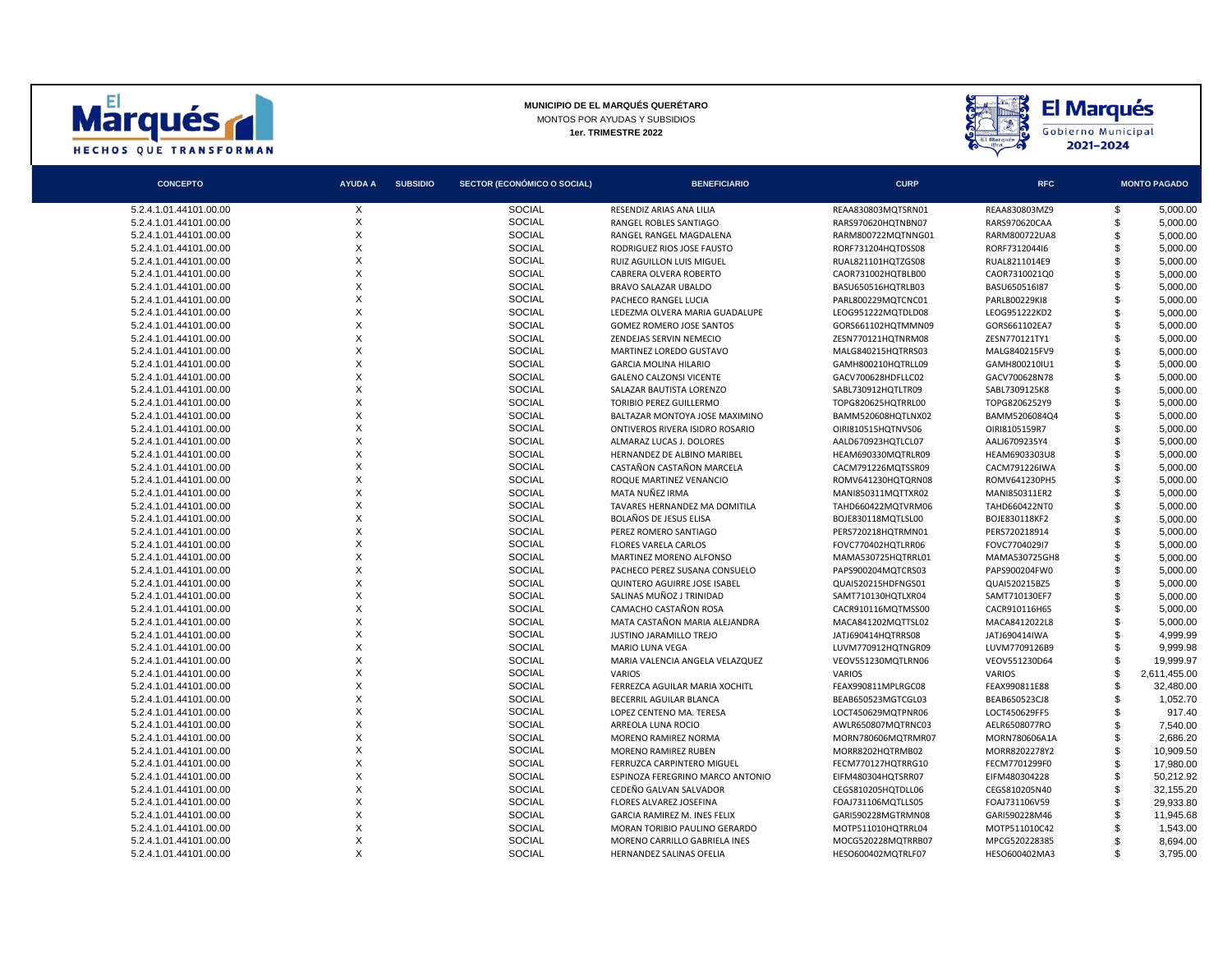



| <b>CONCEPTO</b>        | <b>AYUDA A</b> | <b>SUBSIDIO</b> | <b>SECTOR (ECONÓMICO O SOCIAL)</b> | <b>BENEFICIARIO</b>                | <b>CURP</b>           | <b>RFC</b>     | <b>MONTO PAGADO</b> |           |
|------------------------|----------------|-----------------|------------------------------------|------------------------------------|-----------------------|----------------|---------------------|-----------|
| 5.2.4.1.01.44101.00.00 | X              |                 | <b>SOCIAL</b>                      | <b>DON ROQUE VICENTA</b>           | DORV520720MASNQC01    | DORV520720620  | \$                  | 5,610.00  |
| 5.2.4.1.01.44101.00.00 | X              |                 | <b>SOCIAL</b>                      | DON ROQUE JOSE                     | DORJ451003HMCNQ506    | DORJ451003HB9  | $\mathfrak{s}$      | 2,296.80  |
| 5.2.4.1.01.44101.00.00 | X              |                 | <b>SOCIAL</b>                      | <b>BAUTISTA VEGA DANIELA</b>       | BAVD981130MQTTGN04    | BAVD981130H93  | \$                  | 16,269.00 |
| 5.2.4.1.01.44101.00.00 | X              |                 | <b>SOCIAL</b>                      | DON URIBE MA, DE JESUS             | DOUJ740125MOTNRS      | DOU740125843   | \$                  | 7.540.00  |
| 5.2.4.1.01.44101.00.00 | X              |                 | <b>SOCIAL</b>                      | RAMIREZ MUÑOZ KARLA ELIZABETH      | RAMK911007MJCMXR08    | RAMK911107ESA  | $\mathfrak{L}$      | 30,647.20 |
| 5.2.4.1.01.44101.00.00 | X              |                 | <b>SOCIAL</b>                      | CISNEROS ARGUETA FABIOLA           | CIAF740507MDFSRB08    | CIAF7405073K2  | \$                  | 2,274.00  |
| 5.2.4.1.01.44101.00.00 | X              |                 | <b>SOCIAL</b>                      | GONZALEZ BALDERAS MARIA GUADALUPE  | GOBG780411MDFNLD01    | GOBG7804114E1  | \$.                 | 1.789.88  |
| 5.2.4.1.01.44101.00.00 | X              |                 | <b>SOCIAL</b>                      | AGUILLON CORONA NATALIA            | AUCN620602MQTGRT05    | AUCN620602JH9  | £.                  | 7,540.00  |
| 5.2.4.1.01.44101.00.00 | X              |                 | <b>SOCIAL</b>                      | VEGA ELIAS MARIA GUADALUPE         | VEEG010627MQTGLDA2    | VEEG010627D05  | \$                  | 7,540.00  |
| 5.2.4.1.01.44101.00.00 | X              |                 | <b>SOCIAL</b>                      | MATA DE JESUS MA. JULIA GLORIA     | MAJJ651220MQTTSL08    | MAJJ6512201P7  | £.                  | 1.543.00  |
| 5.2.4.1.01.44101.00.00 | $\mathsf{x}$   |                 | <b>SOCIAL</b>                      | <b>BARCENAS ALVAREZ ISAIAS</b>     | BAAI991014MQTRLS05    | BAAI991014A30  | \$                  | 4,203.00  |
| 5.2.4.1.01.44101.00.00 | X              |                 | <b>SOCIAL</b>                      | ROMERO OLVERA MIGUEL               | ROOM680407HQTMLG09    | ROOM6804071Y6  | \$                  | 13,432.00 |
| 5.2.4.1.01.44101.00.00 | X              |                 | <b>SOCIAL</b>                      | RIVERA MARINA ALMA OLIVIA          | RIMA810411MQTVRL00    | RIMA8104119N3  | £.                  | 1.890.00  |
| 5.2.4.1.01.44101.00.00 | X              |                 | <b>SOCIAL</b>                      | <b>GONZALEZ OLVERA JUVENAL</b>     | GOOJ581003HQTNLV09    | GOOJ5810037L2  | \$                  | 6,507.60  |
| 5.2.4.1.01.44101.00.00 | X              |                 | <b>SOCIAL</b>                      | LUSO VAZQUEZ AVELINA               | LUVA741119MGTGZV01    | LUVA741119T49  | \$                  | 7,540.00  |
| 5.2.4.1.01.44101.00.00 | X              |                 | <b>SOCIAL</b>                      | VALENCIA SANCHEZ IVAN              | VASI881128HQTLNV01    | VASI8811283N6  | £.                  | 4,055.00  |
| 5.2.4.1.01.44101.00.00 | X              |                 | <b>SOCIAL</b>                      | <b>GONZALEZ BAUTISTA IRENE</b>     | GOBI880408MQTNTR05    | GOIB880408B43  |                     | 3,690.00  |
| 5.2.4.1.01.44101.00.00 | X              |                 | <b>SOCIAL</b>                      | AGUILLON MOLINA ARTURO             | AUMA850923HQTGLR05    | AUMA8509238T6  |                     | 5,085.00  |
| 5.2.4.1.01.44101.00.00 | X              |                 | <b>SOCIAL</b>                      | HERNANDEZ RAMIREZ JORGE            | HERJ760715HQTRMR08    | HERJ760715L64  | \$.                 | 8.650.00  |
| 5.2.4.1.01.44101.00.00 | X              |                 | <b>SOCIAL</b>                      | DIAZ DE AGUILLON SIMONA MODESTA    | DIAS460218MQTZGM02    | DIAS4602187V0  |                     | 2,283.00  |
| 5.2.4.1.01.44101.00.00 | X              |                 | <b>SOCIAL</b>                      | ARTEAGA HERNANDEZ AIDHE            | AEHA880924MQTRRD03    | AEHA880924KB8  | \$                  | 7,159.00  |
| 5.2.4.1.01.44101.00.00 | X              |                 | <b>SOCIAL</b>                      | MEDINA RESENDIZ DANIEL             | MERD811030HQTDSN01    | MERD811030K88  | \$.                 | 7.566.00  |
| 5.2.4.1.01.44101.00.00 | X              |                 | <b>SOCIAL</b>                      | LOPEZ MORENO NICOLAS LUISA         | LOMN610910MQTRC01     | LOMN610910IW1  | \$                  | 5,737.36  |
| 5.2.4.1.01.44101.00.00 | X              |                 | <b>SOCIAL</b>                      | VILLEGAS OLVERA MARIA AGUSTINA     | VIOA790527MQTLLG03    | VIOA790527LR2  | \$                  | 5,737.36  |
| 5.2.4.1.01.44101.00.00 | X              |                 | <b>SOCIAL</b>                      | <b>BARCENAS SANCHEZ ANSELMO</b>    | BASA681119HQTRNN00    | BASA681119772  | £.                  | 5.737.36  |
| 5.2.4.1.01.44101.00.00 | X              |                 | <b>SOCIAL</b>                      | <b>GUERRERO GARCIA ARACELI</b>     | GUGA830106MQTRRR02    | GUGA830106324  | \$                  | 5,737.36  |
| 5.2.4.1.01.44101.00.00 | X              |                 | <b>SOCIAL</b>                      | MARQUEZ AGUILAR MARIA JOSE         | MAAJ020815MQTRGSA4    | MAAJ020815FQ8  | \$                  | 5,737.36  |
| 5.2.4.1.01.44101.00.00 | X              |                 | <b>SOCIAL</b>                      | CORONEL LOPEZ LUIS MARTIN          | COLL830810HQTRPS03    | COLL830810UY1  |                     | 53,360.00 |
| 5.2.4.1.01.44101.00.00 | X              |                 | <b>SOCIAL</b>                      | MORALES VALENCIA MARI CRUZ         | MOVM960813MQTRLR13    | MOVM960813958  | \$                  | 31,320.00 |
| 5.2.4.1.01.44101.00.00 | X              |                 | <b>SOCIAL</b>                      | UGALDE MARTINEZ ALICIA             | UAMA750508TGRMQTGRL00 | UAMA750508CD8  | \$                  | 37,352.00 |
| 5.2.4.1.01.44101.00.00 | X              |                 | <b>SOCIAL</b>                      | MARTINEZ MARTINEZ ARACELI          | MAMA760824MQTRR01     | MAMA760824R57  | \$                  | 26.680.00 |
| 5.2.4.1.01.44101.00.00 | X              |                 | <b>SOCIAL</b>                      | LOPEZ MARTINEZ ANA LAURA           | LOMA930416MQ'TPRNN06  | LOMA9304166F1  | \$                  | 16,008.00 |
| 5.2.4.1.01.44101.00.00 | X              |                 | <b>SOCIAL</b>                      | RAMIREZ DE SANTIAGO                | RASO751221MQTMNL19    | RASO751221K64  | \$                  | 21,750.00 |
| 5.2.4.1.01.44101.00.00 | X              |                 | <b>SOCIAL</b>                      | TOVAR MARTINEZ JOSE JESUS          | TOMJ660911HQTVRS12    | TOMJ6609119G7  | \$                  | 53.360.00 |
| 5.2.4.1.01.44101.00.00 | X              |                 | <b>SOCIAL</b>                      | PADILLA SALINAS ALEJANDRA          | PASA910506MQTDLL03    | PASA910506529  | $\mathfrak{s}$      | 17,397.10 |
| 5.2.4.1.01.44101.00.00 | X              |                 | <b>SOCIAL</b>                      | MEDINA MORAN NALLELY JOANA         | MEMN020201MQTDRLA7    | MENM0202001ET7 | \$                  | 35,890.40 |
| 5.2.4.1.01.44101.00.00 | X              |                 | <b>SOCIAL</b>                      | HERNANDEZ ROBLEDO MARTHA ANA LILIA | HERM830727MQTRBR04    | HERM8307278K9  | \$                  | 30,160.00 |
| 5.2.4.1.01.44101.00.00 | X              |                 | <b>SOCIAL</b>                      | CARPINTERO CENTENO IGNACIO         | CACI350722HQTRNG05    | CACI350722SA3  | \$                  | 36,540.00 |
| 5.2.4.1.01.44101.00.00 | $\mathsf{x}$   |                 | <b>SOCIAL</b>                      | <b>BECERRA CAMPOS LUIS</b>         | BECL590709HQTCMS02    | BECL5907094J4  | \$                  | 36,540.00 |
| 5.2.4.1.01.44101.00.00 | X              |                 | <b>SOCIAL</b>                      | <b>CARRILLO ELIAS ANDRES</b>       | CAEA640412HOTRLN04    | CAEA640412AY6  | £.                  | 39.440.00 |
| 5.2.4.1.01.44101.00.00 | $\mathsf{x}$   |                 | <b>SOCIAL</b>                      | CASTAÑO LUNA RAFAEL                | CALR491014HQTSNF00    | CALR491014877  | $\mathfrak{s}$      | 30,160.00 |
| 5.2.4.1.01.44101.00.00 | X              |                 | <b>SOCIAL</b>                      | CORNEJO BALDERAS ALEJANDRA         | COBA920610MQTRLL03    | COBA920610BV1  | \$                  | 26,680.00 |
| 5.2.4.1.01.44101.00.00 | X              |                 | <b>SOCIAL</b>                      | AVENDAÑO CHAVEZ LUIS ALBERTO       | AECL910701HQTVHS00    | AECL910701GR9  | £.                  | 33,640.00 |
| 5.2.4.1.01.44101.00.00 | X              |                 | <b>SOCIAL</b>                      | SANCHEZ JIMENEZ ELENA              | SAJE610610HQTNML00    | SAJE6106109T9  | \$                  | 39.440.00 |
| 5.2.4.1.01.44101.00.00 | X              |                 | <b>SOCIAL</b>                      | AVENDAÑO JIMENEZ MARICELA          | AEJM720726MQTVMR06    | AEJM720726HWZ  | $\mathfrak{s}$      | 22,040.00 |
| 5.2.4.1.01.44101.00.00 | X              |                 | <b>SOCIAL</b>                      | RAMIREZ PEREZ ISABEL               | RAPI940419MQTMRS03    | RAPI940419217  | \$                  | 19,720.00 |
| 5.2.4.1.01.44101.00.00 | X              |                 | <b>SOCIAL</b>                      | TOVAR SANTANA LUIS VALENTIN        | TOSL761203HDFVNS03    | TOSL761203496  | \$                  | 23,000.00 |
| 5.2.4.1.01.44101.00.00 | X              |                 | <b>SOCIAL</b>                      | JAIME RESENDIZ FELIPE MARTIN       | JARF641015HQTMSL08    | JARF641015178  |                     | 9,500.00  |
| 5.2.4.1.01.44101.00.00 | X              |                 | <b>SOCIAL</b>                      | RANGEL GALVAN MA. DEL CARMEN       | RAGC790716MQTNLR06    | RAGC790716NV3  | £.                  | 27,000.00 |
| 5.2.4.1.01.44101.00.00 | X              |                 | <b>SOCIAL</b>                      | MARTINEZ PEREZ ANGELICA            | MAPA840224MQTRRN00    | MAPA840224BS9  |                     | 35,000.00 |
| 5.2.4.1.01.44101.00.00 | $\times$       |                 | <b>SOCIAL</b>                      | ROJO PALACIOS CARLOS ALFREDO       | ROPC890613HTSJLR00    | ROPC890613D11  | \$                  | 35,000.00 |
|                        |                |                 |                                    |                                    |                       |                |                     |           |